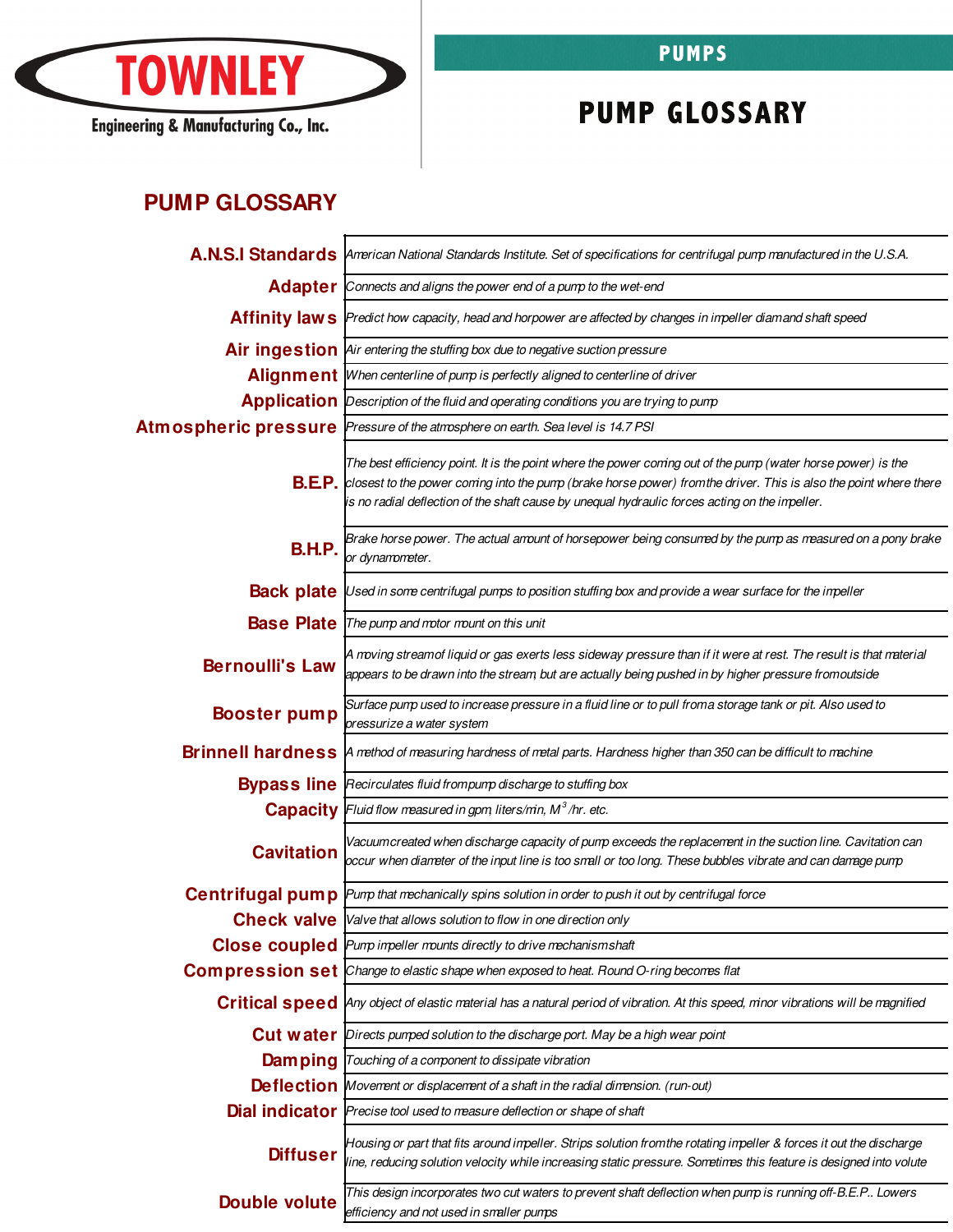|                         | <b>Ductility</b> Property of a metal allowing deformation without cracking                                                                                                                                                                                                 |
|-------------------------|----------------------------------------------------------------------------------------------------------------------------------------------------------------------------------------------------------------------------------------------------------------------------|
|                         | <b>Dynam ic Head</b>   The pump head created by friction in the piping system                                                                                                                                                                                              |
|                         | <b>Efficiency</b> Power in / power put                                                                                                                                                                                                                                     |
|                         | <b>Elastomer</b> A rubber like material that when compressed, will return to 90% of original shape in less than five seconds                                                                                                                                               |
|                         | <b>Eye of the Impeller</b> $\lceil$ The center of the impeller where fluid enters                                                                                                                                                                                          |
|                         | <b>Expeller</b>   A second impeller used to lower the stuffing box pressure.                                                                                                                                                                                               |
|                         | Float valve Responds to changes in fluid level, preventing overflow by blocking input flow                                                                                                                                                                                 |
|                         | Flow rate Volume of fluid moving past a given point, in a unit time. (gal/mn)                                                                                                                                                                                              |
|                         | <b>Foot</b> Part of frame that supports wet and power end of pump. Attaches to base plate                                                                                                                                                                                  |
| <b>Foot valve</b>       | (check valve) Placed below a surface pump to prevent reverse flow in a pipe when pump is off. So pump will not<br>loose prime                                                                                                                                              |
| <b>Francis' vane</b>    | Common impeller shape used in the range of 1500-4000 rpm                                                                                                                                                                                                                   |
|                         | <b>Friction loss</b> loss of fluid pressure due to length of pipe or elbows on discharge                                                                                                                                                                                   |
|                         | Galvanic series List of metals where in a certain medium (eg: salt water) the more noble metals will be attacked by the less noble                                                                                                                                         |
|                         | Gland The part that holds one half of the mechanical seal to the stufing box                                                                                                                                                                                               |
| <b>Head pressure</b>    | The equivalent height of the liquid. 20 $\degree$ C. water is used as the standard where 10 meters (33.9 ft.) of water<br>equals one atmosphere (14.7 psi. or 1 bar). The termhead is used instead of pressure in the centrifugal pump<br>business.                        |
| Horse power             | 33,000 foot pound / min                                                                                                                                                                                                                                                    |
| <b>Impeller</b>         | Rotating centrifugal pump part with vanes propelling solution outward creating centrifugal forceand driving<br>solution to the discharge. Three basic design types: Closed / open and semi-open                                                                            |
| Impeller setting        | Open impellers require a clearance between the volute or the pump back plate depending upon design. This<br>clearance must be set when the pump is at operating temperature and must be reset to compensate for wear.<br>(0.015" to 0.020" or 0,04 mmto 0,05 mmis typical) |
|                         |                                                                                                                                                                                                                                                                            |
| <b>Closed impeller</b>  | Open eye in center with vanes on both sides                                                                                                                                                                                                                                |
|                         | <b>Open</b> Open eye with water wheel shape                                                                                                                                                                                                                                |
|                         | <b>Semi-open</b> Eye in center with vane on one side only                                                                                                                                                                                                                  |
|                         | Im peller shroud Plates located on both sides of impeller to pervent solids frompenetrating                                                                                                                                                                                |
|                         | Im peller vane Blade between eye and outside diamof impeller directing solution flow                                                                                                                                                                                       |
| <b>Implode</b>          | Cavitation or compression of air bubbles making noises and damaging pump parts                                                                                                                                                                                             |
| <b>Inducer</b>          | Small axial flow vane attached to impeller to increase N.P.S.H. available                                                                                                                                                                                                  |
|                         | Corrosion at the grain boundires of a body of material                                                                                                                                                                                                                     |
| Internal recirculation  | Loss of efficiency caused by solution flow between wear rings or impeller/volute clearance.                                                                                                                                                                                |
| <b>Lantern Ring</b>     | A device used to supply lubricant to packing. Usually located in the middle of the packing ring set.                                                                                                                                                                       |
| Low flow                | Can cause excess heat inside pump. Rise of 10 degrees C is excessive. Usually caused by throttling discharge<br>valve or reduced pipe ID due to residue build-up                                                                                                           |
| <b>Minimum Flow</b>     | A condition that can cause excessive heat inside the pump volute. A temperature rise of 10 $\mathbb C$ (18 $\mathbb F$ ) across the<br>operating pump is considered excessive. Normally caused by throttling a pump discharge valve.                                       |
| N.P.S.H.A               | The net positive suction head available to prevent cavitation of the pump. It is defined as: Atmospheric pressure +<br>gage pressure + static pressure - vapor pressure - friction loss in the suction piping                                                              |
| <b>N.P.S.H.R.</b>       | Net Positive Suction Head required to stop a pump fromcavitating, Number Is usually supplied by manufacturer                                                                                                                                                               |
| O.EM.                   | Original Equipment Manufacterer of the pump, not the distributor                                                                                                                                                                                                           |
| pH                      | (potential Hydrogen) Measure of acidity or alkalinity of a solution. Where 7 is neutral, a higher nunber is alkaline                                                                                                                                                       |
| Intergranular corrosion | and alower number is acidic<br><b>Pipe strain</b> Strain put on a pump which can change the shape causing impeller contact                                                                                                                                                 |
| <b>Pitting</b>          | Surface voids in metal caused by corrosion, erosion or cavitation                                                                                                                                                                                                          |